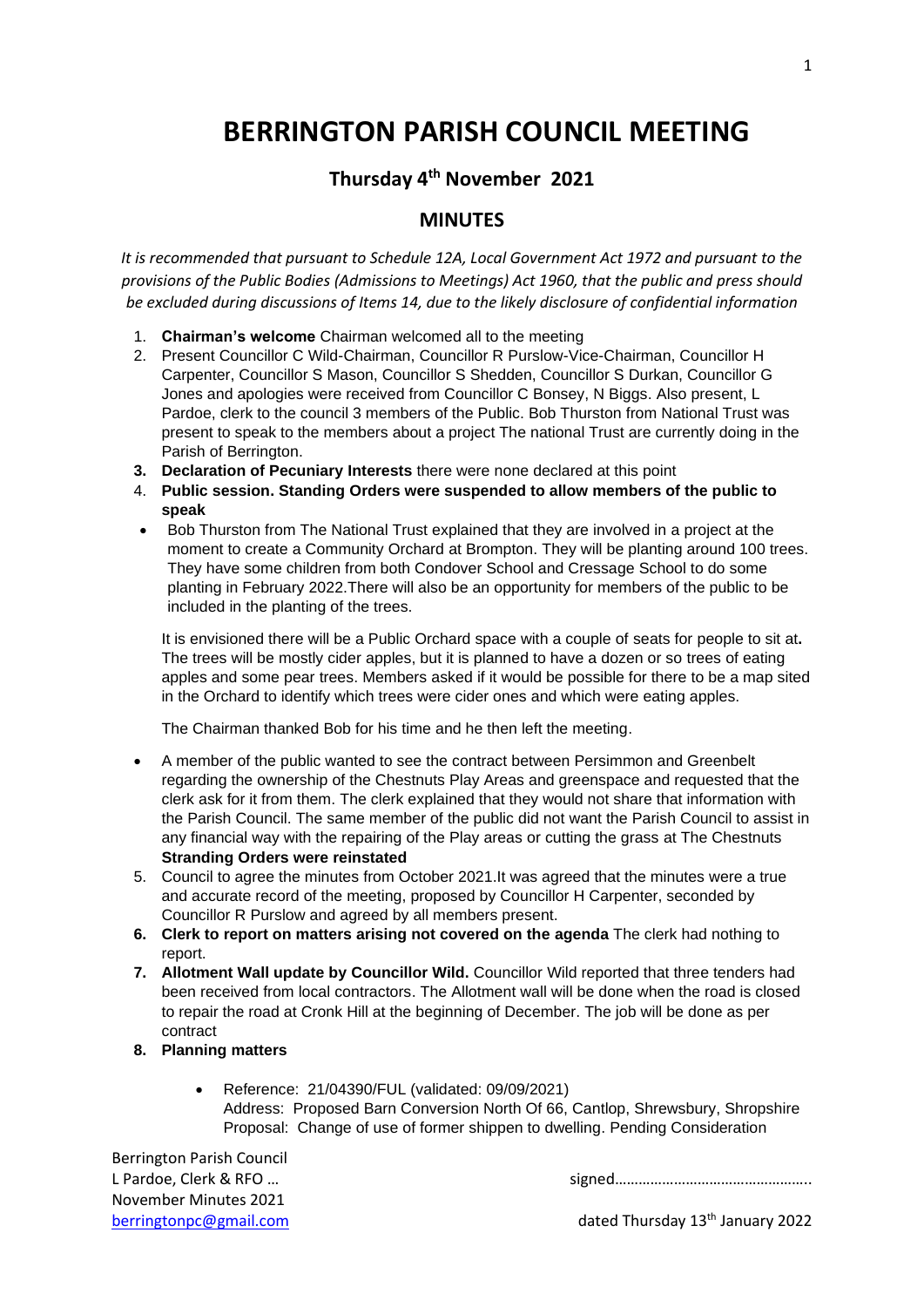#### **New Planning applications. At this time there are no new planning applications**

#### **9. Highways matters-**

- Council to consider purchasing laminated signs to remind people to pick up after their dogs. After discussion it was agreed not to purchase any signs for the village at this time.
- Council to discuss the removal of hedge by the boiler room at the Community Centre, which is preventing access to the Boiler room and causing damp in the main hall. Members agreed that the hedge needed removing. Clerk to arrange to get to get this done as soon as possible by the Councils groundsman. proposed by Councillor S Mason, seconded by Councillor R Purslow and agreed by all members present.
- members to raise any concerns
- Councillor S Shedden reported that the road from the roundabout towards the bus stop is getting very broken up.
- Councillor R Purslow reported that the new signs in Berrington, Cantlop and Betton Strange looked very good. Councillor Carpenter did ask who would cut the hedges when they grew and began to obstruct the signs?
- Councillor S Shedden reported that they would be doing some Speed Watches soon.

#### **10. Financial matters**

a) Council to agree payment of invoices as presented by the clerk. It was agreed to pay the invoices as presented by the clerk Proposed by Councillor H Carpenter and seconded by Councillor S Shedden and agreed by all members present.

| November Payments |                        |        |
|-------------------|------------------------|--------|
| staff             | stationery             | 199.15 |
| <b>SALC</b>       | <b>Training</b>        | 30.00  |
| Defibshop         | New pads and Batteries | 363.00 |
| total             |                        | 592.15 |

- b) Council to accept the Bank Reconciliation as presented by the clerk. It was agreed to accept the Bank reconciliation as presented by the clerk. proposed by Councillor R Purslow and seconded by Councillor C Wild
- c) Members to receive financial information in preparation for the setting of the budget in January 2022. This was not available and would be sent to members before the January meeting for their information
- d) Clerk to advise the Parish Council on the demonstration that she had had from Scribe with a view to purchasing the financial package specifically designed for councils. The clerk had attended a session showing scribe accounts to see if it would be of benefit for doing the invoicing for the Newsletter. The cost of the accounts package was quite expensive and the clerk would explore other way to make the invoicing less time consuming.

#### **11. Parish Matters.**

Councillor S Shedden reported that the bench by the bus shelter needs repairing Councillor R Purslow is looking at this with the local blacksmith. A member of the public offered to do the repair with a friend of his. They would speak to Councillor R Purslow.

Councillor Carpenter reported that he was working on producing the Community Led Plan and would bring it to the Council when it was ready.

Councillor S Mason reported that there had recently been a fire in one of the properties on Noel Hill Road and two fire engines attended this fire. If the fire had been halfway down the road then the Fire engines would not have been able to reach the property as the residents are parking very inconsiderately

|--|--|

[berringtonpc@gmail.com](mailto:berringtonpc@gmail.com) dated Thursday 13<sup>th</sup> January 2022